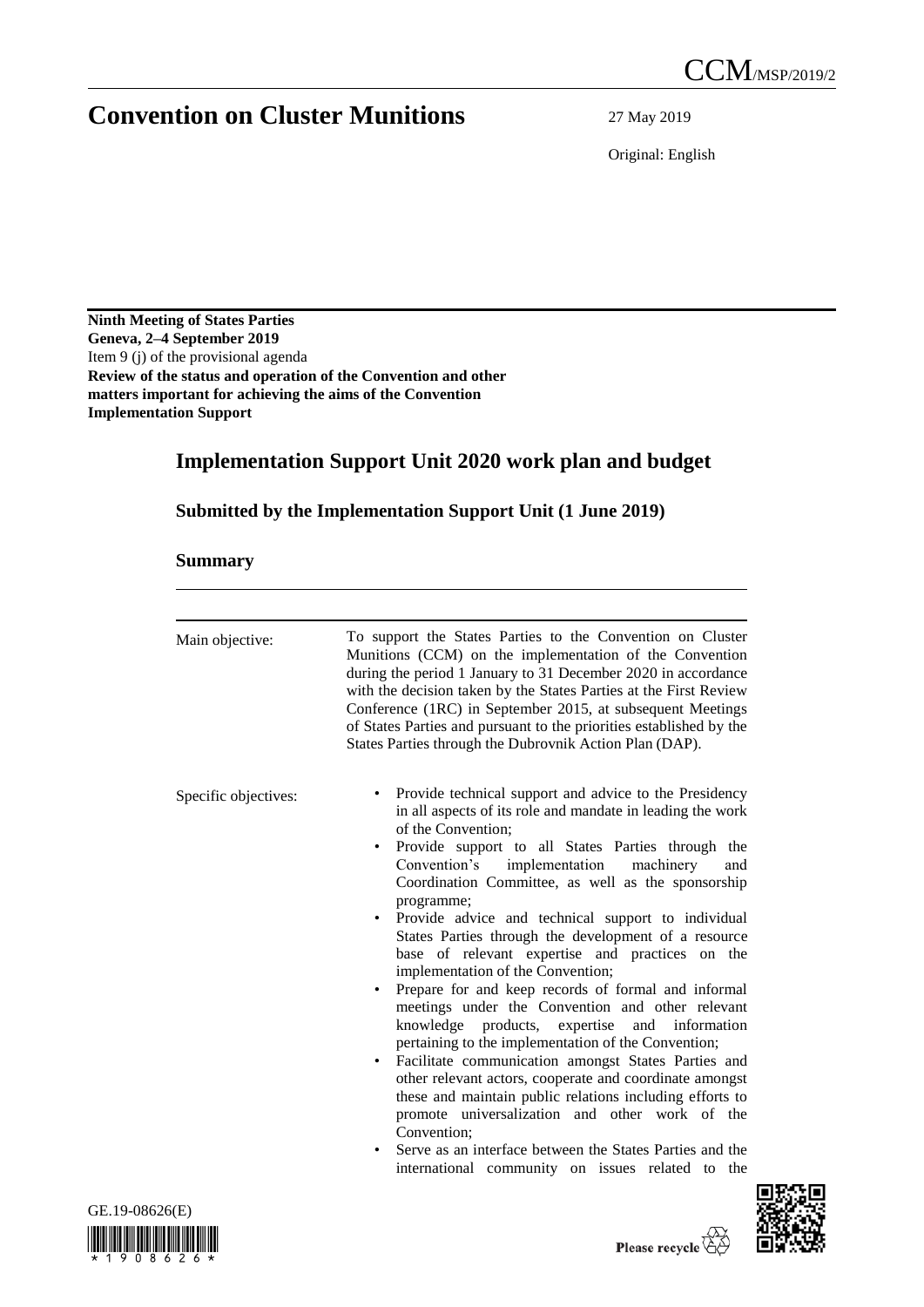| Expected outcomes: | implementation of the CCM.<br>The Presidency has effectively led the work of the<br>Convention as mandated by the States Parties;<br>implementation<br>machinery<br>The<br>through<br>the<br>Coordination Committee has performed its mandate in<br>accordance with the decisions of the States Parties;<br>Efficient and effective support provided to the Second<br>Review Conference (2RC), the 2RC Preparatory<br>Committee meetings and other formal or informal<br>meetings as required, including to the Sponsorship<br>programme to facilitate participation in these meetings;<br>States Parties have acted and are able to report on their<br>universalization, stockpile destruction, clearance and<br>risk reduction education, victim assistance, international<br>cooperation and assistance, transparency measures and<br>national implementation measures obligations;<br>Relevant knowledge products, expertise and information<br>٠<br>related to the Convention have enabled States Parties to<br>carry out their work effectively and efficiently;<br>States Parties have developed stronger partnerships and<br>٠<br>that to the largest extent possible these are country<br>specific Country Coalitions;<br>All States Parties have submitted timely and quality<br>requests for treaty deadline extensions as applicable;<br>Visibility and awareness of the Convention have<br>become more universal. |
|--------------------|--------------------------------------------------------------------------------------------------------------------------------------------------------------------------------------------------------------------------------------------------------------------------------------------------------------------------------------------------------------------------------------------------------------------------------------------------------------------------------------------------------------------------------------------------------------------------------------------------------------------------------------------------------------------------------------------------------------------------------------------------------------------------------------------------------------------------------------------------------------------------------------------------------------------------------------------------------------------------------------------------------------------------------------------------------------------------------------------------------------------------------------------------------------------------------------------------------------------------------------------------------------------------------------------------------------------------------------------------------------------------------------------------------------------------------|
| Budget:            | CHF 485'295                                                                                                                                                                                                                                                                                                                                                                                                                                                                                                                                                                                                                                                                                                                                                                                                                                                                                                                                                                                                                                                                                                                                                                                                                                                                                                                                                                                                                    |

## **I. The CCM Implementation Support Unit mandate**

1. The mandate of the Implementation Support Unit (ISU) articulated by the States Parties to the Convention defines the Unit's tasks and responsibilities, inter alia, in the following ways:

(a) Assist the President in all aspects of the Presidency and support the thematic Coordinators in their efforts to prepare, support and follow-up on formal and informal meetings of the Convention;

(b) Offer advice and support to individual States Parties on the implementation of the Convention;

(c) Develop and maintain a resource base of relevant technical expertise and practices and, upon request, provide States Parties with such resources;

(d) Facilitate communication among States Parties and other relevant actors, cooperate and coordinate amongst these and maintain public relations, including efforts to promote the universalization of the Convention;

(e) Keep records of formal and informal meetings under the Convention and other relevant knowledge products, expertise and information pertaining to the implementation of the Convention;

(f) Manage the sponsorship programme assisted by the Geneva International Centre for Humanitarian Demining (GICHD) by providing guidance and input as necessary.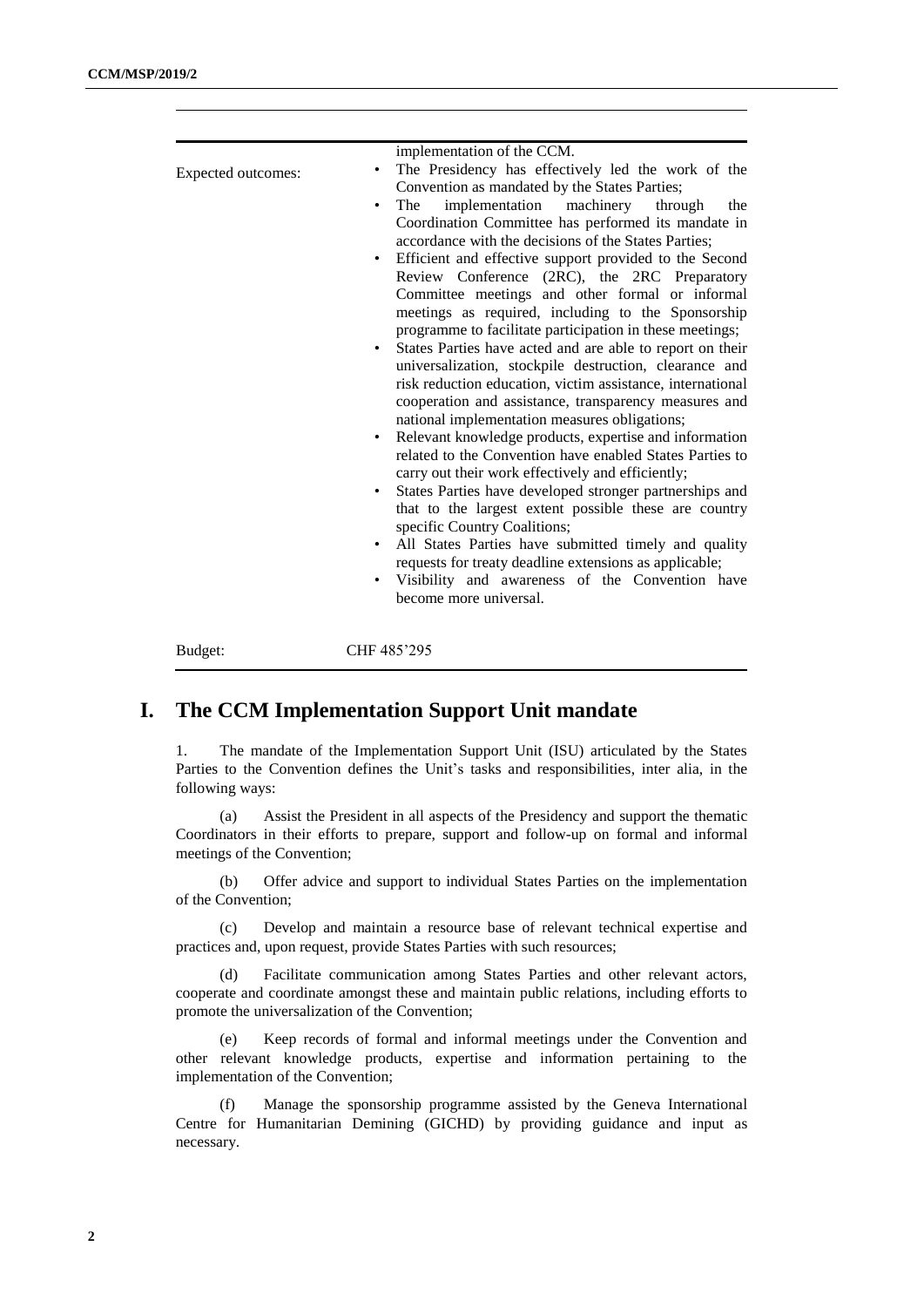## **II. Premise of the CCM ISU 2020 work plan**

2. In accordance with the decision taken by States Parties at the 1<sup>st</sup> Review Conference (1RC) on the Financial Procedures on ISU financing, this Work Plan is being circulated to all States Parties for their consideration as required, 60 days prior to the Ninth Meeting of States Parties (9MSP) to be held in Geneva on 2 - 4 September 2019. The proposed 2020 Work Plan articulates the main activities that the ISU will undertake during the year in a manner consistent with the Unit's mandate, decisions taken at other formal meetings of the Convention and the prior approved 2016-2020 ISU Work Plan and budget which was sanctioned by States Parties during the 1RC. This draft 2020 Work Plan has already been reviewed and endorsed by the CCM Coordination Committee.

3. The 2020 Work Plan of the ISU is also based on the priorities and anticipated results established by States Parties in the Dubrovnik Action Plan (DAP) which will continue to serve as a tool to monitor progress in the execution of the Convention's key result areas up to the 2nd Review Conference (2RC).

4. In the interim, the ISU will continue to provide the necessary support to States Parties as they embark on their collective reflection on achievements made since the 1RC and the remaining challenges as they define the next 5 years plan to be adopted at the 2RC scheduled for 2020.

## **III. Priorities of the CCM Implementation Support Unit**

#### **A. Support to the Presidency and the Coordination Committee**

5. The ISU will support the Presidency and Coordination Committee in their efforts to accomplish their mandate through the following activities:

(a) Assist to coordinate work associated with as well as to discharge assigned tasks derived from the Convention's formal Meetings of States Parties and other informal meetings;

(b) Support the effective leading of the work of the Convention by the President and the President-Designate in all aspects of the Presidency, including preparing and convening formal and informal meetings, and providing implementation status updates and analysis to support the work of States Parties;

(c) Assist the Presidency on the preparation of the CCM Annual Progress Report to be submitted at the 2RC;

(d) Support thematic Coordinators who wish to undertake special initiatives (e.g. meetings, seminars and workshops) to promote implementation of the Convention;

Provide the President and the Coordination Committee with the technical advice and support necessary to prepare for the 2RC and its preparatory meetings;

(f) Support logistical and organizational aspects of 2RC preparations;

(g) Assist the Presidency and the Coordination Committee on the preparatory work to be undertaken during the drafting of the next 5 year action plan of the Convention to be adopted at the 2RC.

### **B. Support on Universalization**

6. The ISU will support the Coordinators and thematic Working Group on Universalization and all other States Parties in their efforts to increase the number of States Parties to the CCM; enhance promotion of the Convention and increase adherence to and reinforcement of the norms established by the Convention through the following actions:

(a) Support Coordinators in identifying potential new States Parties;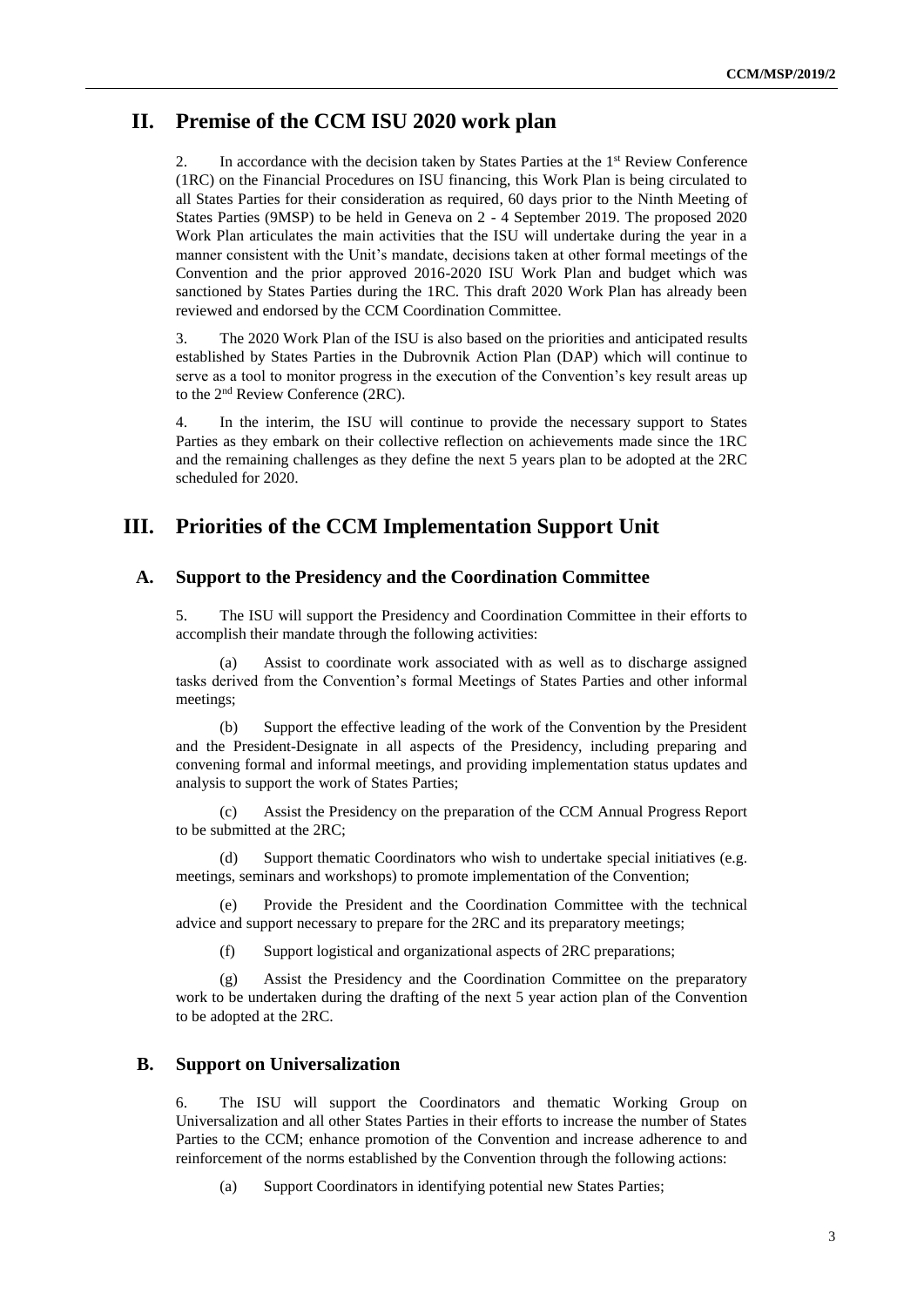(b) Provide summaries and background information on past and ongoing universalization efforts;

(c) Assist Coordinators in their demarches and outreach activities with key stakeholders;

(d) Support Coordinators in organizing and running targeted meetings, seminars and workshops;

(e) Participate - upon request - in local, national and regional events to promote the universalization of the Convention;

Share available resources/tools and provide practical assistance to signatory States and States not Party requiring assistance prior to ratification/accession.

#### **C. Support on Stockpile Destruction and Retention**

7. The ISU will support the Working Group on Stockpile Destruction and States Parties in the implementation of Article 3 through the following actions:

(a) Provide advice or facilitate provision of relevant technical expertise as required to States Parties with Article 3 obligations, with a specific focus on States Parties with deadlines in 2021;

(b) Follow up, as applicable, States Parties with imminent Article 3 deadlines;

(c) Provide relevant support as necessary to States Parties that are likely to miss their deadlines and need to prepare and submit extension requests regarding their Article 3 obligations;

(d) Provide support to the Article 3 Analysis Group in the consideration and follow-up of extension requests submitted by States Parties with 2021 stockpile destruction deadlines;

(e) Provide assistance as required on reporting of progress achieved, challenges faced and needs of assistance in the implementation of Article 3;

Facilitate communication of requests for international cooperation and assistance submitted by States Parties with obligations under Article 3 in their Article 7 transparency reports to States Parties and other stakeholders in a position to provide support;

(g) Assist to promote and implement country specific approaches or *Country Coalitions* that enable States Parties in need of assistance to meet their Convention stipulated deadlines;

(h) Facilitate increased information exchange on efficient, safe, cost-effective and environmentally-friendly stockpile destruction practices.

#### **D. Support on Clearance and Risk Reduction Education**

8. The ISU will support the Working Group on Clearance and Risk Reduction Education and States Parties with Article 4 obligations through the following actions:

(a) Provide relevant information and facilitate the exchange of appropriate technical expertise as required by States Parties to assist them in the development of efficient, safe, cost-effective and environmentally-friendly clearance practices;

Facilitate communication pertinent to Article 4 obligations to encourage evidence-based reporting and the achievement of compliance within the stipulated deadline;

Facilitate increased and targeted cooperation between and among relevant actors in the implementation of the Convention's Article 4 obligations with a specific focus on States Parties with clearance deadlines in 2021;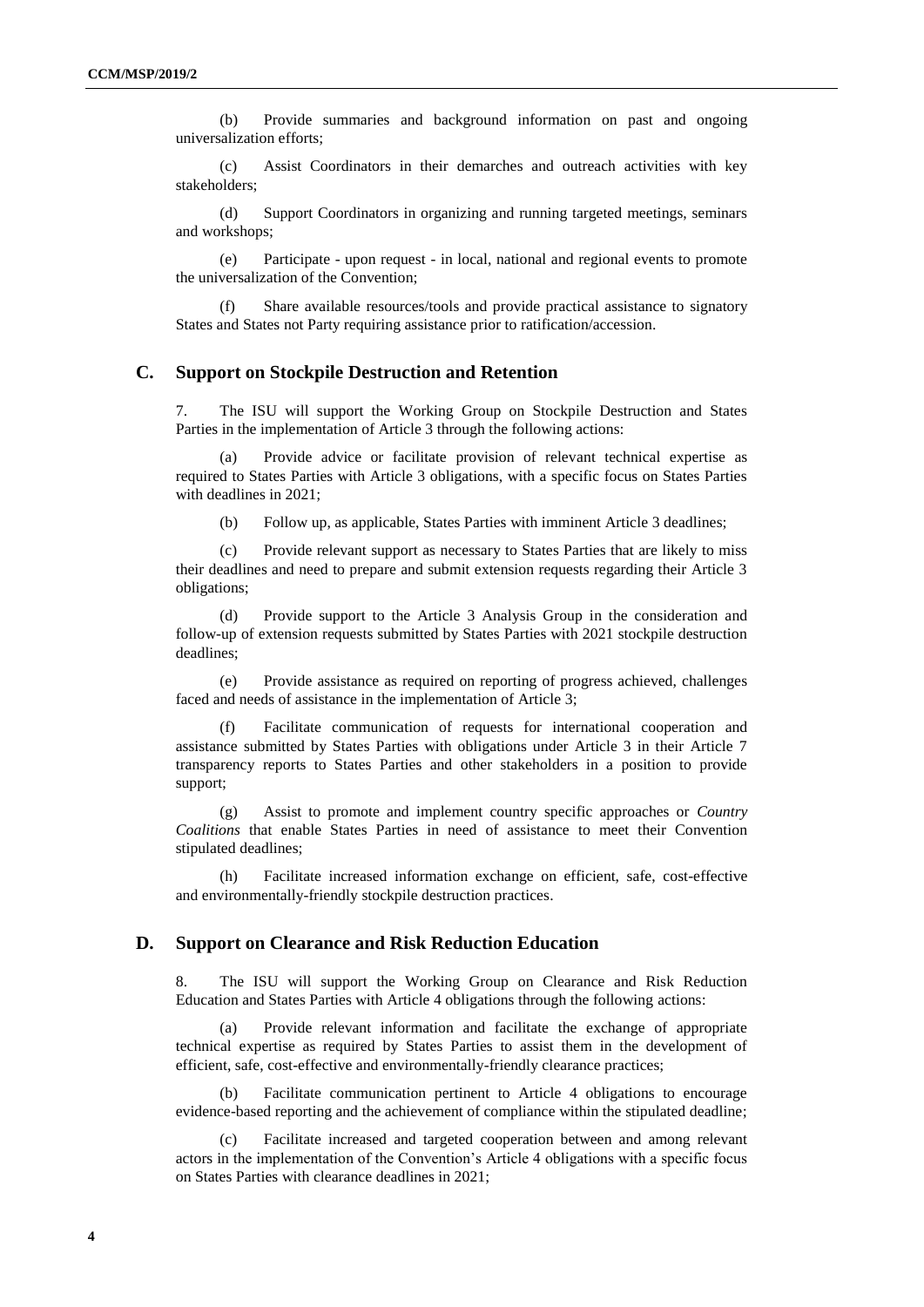(d) Assist promote country specific approaches or *Country Coalitions* to enable States Parties in need of assistance with the implementation of their Article 4 obligations to meet their time bound deadlines;

(e) Provide advice and facilitate relevant technical expertise as required by States Parties with Article 4 obligations, with a specific focus on States Parties with deadlines in 2021;

(f) Follow up, as applicable, States Parties with imminent Article 4 deadlines;

(g) Provide relevant support as necessary to States Parties that are likely to miss their deadlines and need to prepare and submit an extension requests regarding their Article 4 obligations;

(h) Provide support to the Article 4 Analysis Group in the consideration and follow-up of extension requests submitted by States Parties with a 2021 deadline;

Carry out, upon request, country missions to assist States Parties that are in the process of implementing Article 4 or preparing an extension request to offer a more indepth advisory service.

#### **E. Support on Victim Assistance**

9. The ISU will support the Working Group on Victim Assistance and States Parties with Article 5 obligations through the following actions:

(a) Provide relevant information and facilitate the exchange of appropriate technical expertise as required by States Parties to assist them improve on the quantity and quality of assistance provided to cluster munition victims and other persons with disabilities;

(b) Promote the exchange of information on good and cost effective practices;

(c) Encourage increased involvement of victims in policy-making and decisionmaking processes in accordance with the provisions of the Convention;

Assist to promote country specific approaches or Country Coalitions that enable States Parties in need of assistance with the implementation of their Article 5 obligations meet their treaty obligations;

(e) Facilitate the promotion of an integrated approach to victim assistance and enhance cooperation with other Conventions and the broader disability sector.

#### **F. Support on International Cooperation and Assistance**

10. The ISU will support the Working Group on International Cooperation and Assistance and States Parties through the following actions:

Facilitate communication between and among States Parties and other relevant actors in order to encourage strengthened partnerships thus enabling timely and effective implementation of treaty obligations;

(b) Promote cooperation and assistance through enhanced information interchange, best practices and challenge sharing as well as through technical, financial and expertise exchanges;

(c) Facilitate the exchange of information between States Parties requiring assistance and those in a position to provide it in order that they better target scarce resources and ensure compliance with obligations under the Convention within the stipulated deadlines;

Assist to promote country specific approaches or Country Coalitions that foster the comprehensive implementation of the Convention through coordinated and targeted cooperation.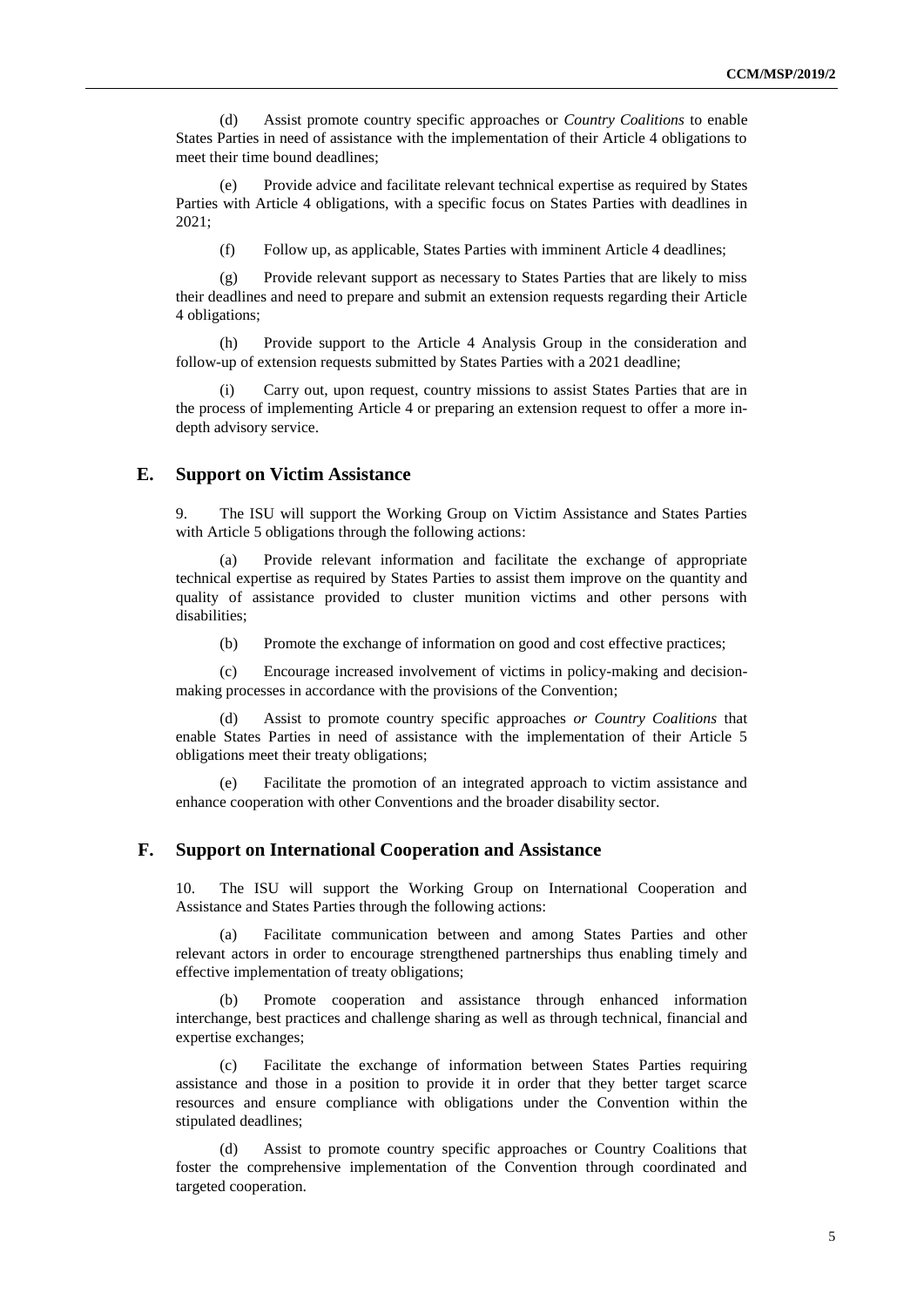### **G. Support on Transparency Measures**

11. The ISU will support the Coordinator on Transparency Measures and States Parties through the following actions:

(a) Encourage increased submission of timely and quality reports by States Parties through regular highlighting of the important role played by the information shared by way of transparency reports in the effective implementation of the Convention;

(b) Provide targeted technical assistance to States Parties as required;

(c) Assist to follow up and monitor the submission of initial and annual transparency reports;

(d) Assist to promote the importance of reporting as a tool that clarifies challenges, measures progress and enhances cooperation and assistance;

Assist to raise awareness of the benefits of reporting through existing social media platforms and at other disarmament meetings;

(f) Facilitate the exchange of information on the best and most time-efficient reporting practices;

(g) Provide analytical summaries of information contained in Article 7 reports in order to facilitate the practical use of reporting, with special emphasis on obligations under Articles 3, 4, 5, 6 and 9.

### **H. Support on National Implementation Measures**

12. The ISU will support the Coordinator on National Implementation Measures and States Parties through the following actions:

(a) Facilitate communication and dissemination of existing tools to encourage an increased rate of Article 9 compliance by States Parties;

(b) Assist to monitor Article 9 compliance by States Parties and provide targeted technical assistance to States Parties as necessary;

(c) Assist to increase the awareness of national actors of obligations under the Convention's Article 9 resulting in compliant national military doctrine, policies and training;

(d) Support the Coordinator in organizing and managing meetings, seminars and workshops on Article 9 implementation.

## **I. Communication**

13. In enhancing the availability and dissemination of Convention related information, the ISU will:

(a) Administer, maintain and constantly update the official website and social media accounts of the Convention to ensure quality and timely dissemination of information;

(b) Facilitate communication among States Parties, signatory States and States not Party with all other relevant actors, organizations and institutions and maintain public relations;

(c) Raise awareness on the Convention in all relevant fora;

(d) Produce Convention related publications and other promotional materials as necessary.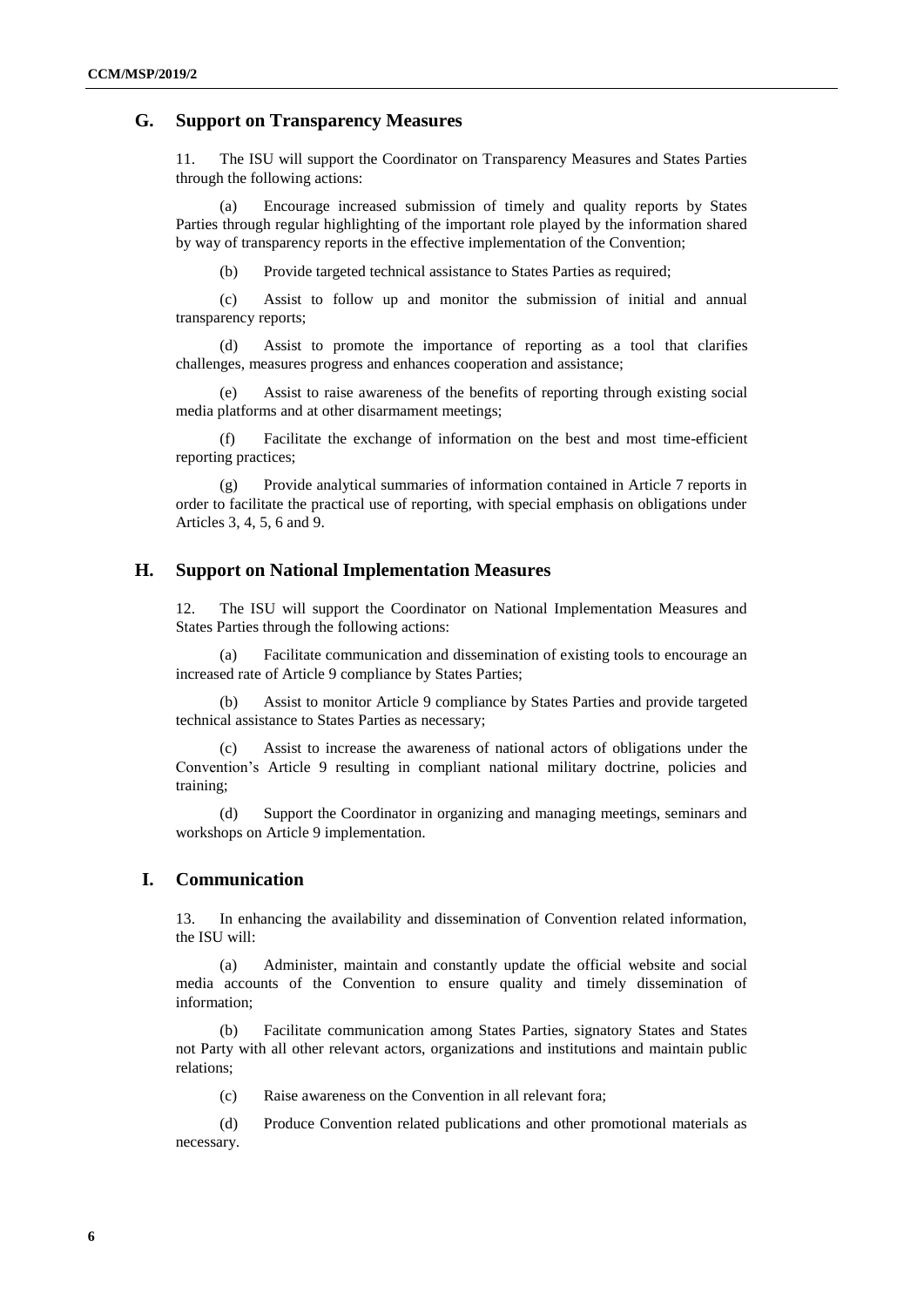## **IV. Excepted outcomes**

14. As a result of the ISU's support to the States Parties in 2020, the ISU anticipates contributing to the following outcomes:

(a) The Convention's implementation machinery and office holders have performed their mandate in accordance with the decisions of the States Parties;

(b) The Second Review Conference, 2RC preparatory meetings of States Parties and other formal or informal meetings are held as required in an organized, efficient and effective manner, including management of the sponsorship programme to facilitate participation in these meetings;

(c) States Parties have acted and are able to report on their universalization, stockpile destruction, clearance and risk reduction education, victim assistance, international cooperation and assistance, transparency measures and national implementation measures obligations;

(d) Relevant knowledge products, expertise and information related to the Convention have enabled States Parties to carry out their work effectively and efficiently;

(e) States Parties have developed stronger partnerships and that, to the largest extent possible, these are country specific *Country Coalitions*;

(f) All States Parties that are asking for treaty deadline extensions have submitted timely and detailed requests in accordance with the approved Guidelines;

(g) The Convention has become more universal.

## **V. 2020 Activities, outputs and outcomes**

**Outcome 1**: The Convention's implementation machinery through the Presidency and Coordination Committee has performed its mandate in accordance with the decisions of the States Parties.

**Output 1.1**: The Presidency receives the information and advice necessary to carry out its functions.

**Activity 1.1.1**: Assist the President and President-Designate in all aspects of the Presidency related to achieving the objectives of the Convention.

**Activity 1.1.2**: Provide substantive support through the drafting of implementation status updates, situational analysis and other practical documents and tools.

**Activity 1.1.3**: Prepare, support and follow-up as necessary on formal and informal meetings of the Convention.

**Output 1.2**: Thematic Coordinators and their respective Working Groups receive sufficient advice and support to enable them guide States Parties in meeting their obligations.

**Activity 1.2.1**: Support the thematic Coordinators and the Working Groups according to their respective priorities based on the Dubrovnik Action Plan and annual work plans for the period of their mandate.

**Activity 1.2.2**: Prepare and support informal meetings on behalf of thematic Coordinators, including the preparation of relevant documents.

**Activity 1.2.3**: Carry out follow-up activities upon request by thematic Coordinators and respective Working Groups.

**Activity 1.2.4**: Keep up-to-date records of formal and informal meetings and on other relevant knowledge products, expertise and information.

**Outcome 2:** Support to meetings related to the 2<sup>nd</sup> Review Conference and other formal or informal meetings has been provided as required in an efficient and effective manner; including to the Sponsorship Programme to facilitate participation in these meetings.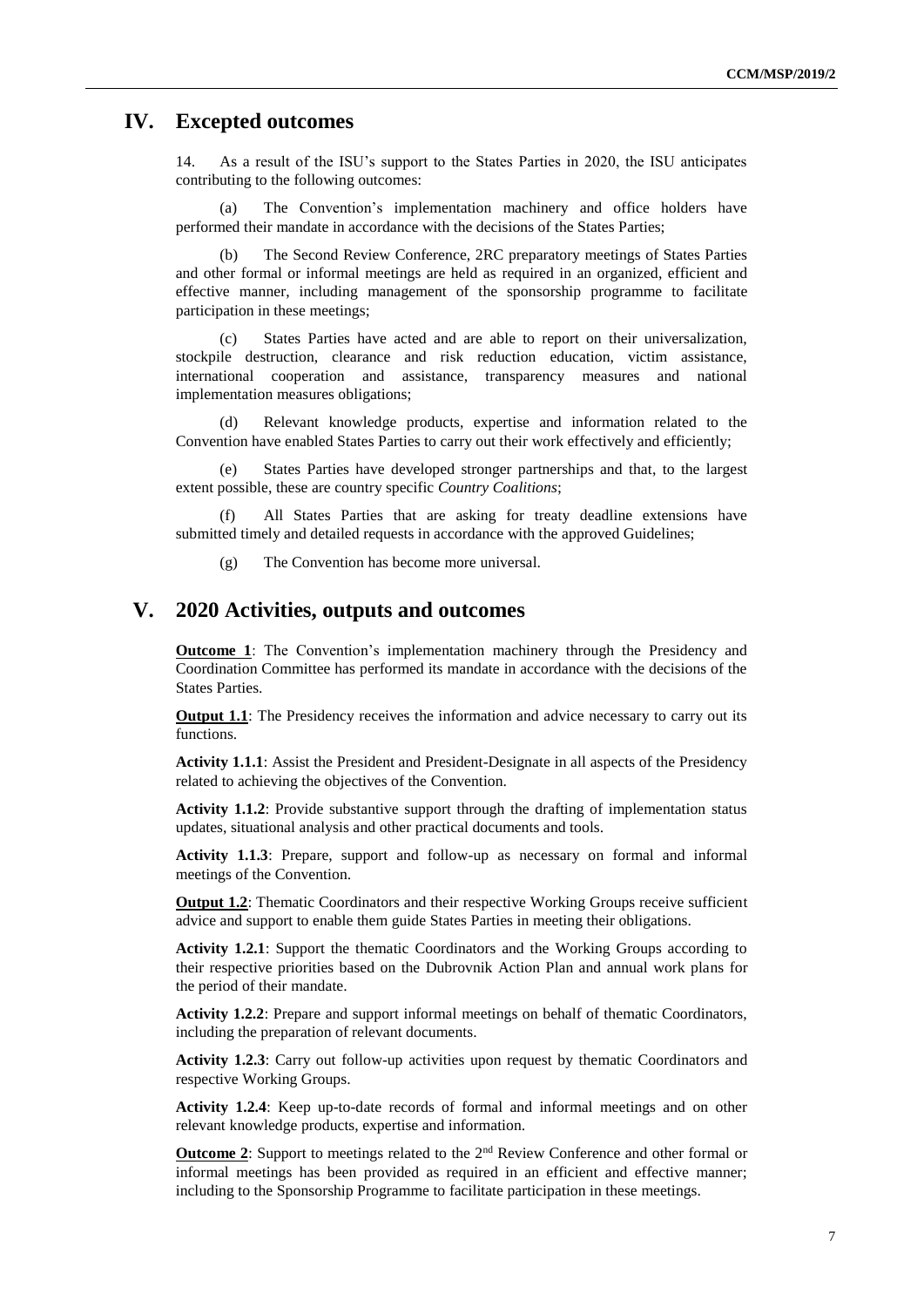**Output 2.1**: The Presidency, thematic Coordinators and respective Working Groups receive the advice and support necessary to ensure a successful hosting of the Second Review Conference (2RC).

**Activity 2.1.1**: Provide substantive, administrative and logistical support as required by the Presidency and the Coordination Committee for the organization of the 2RC.

**Activity 2.1.2**: Carry out, as necessary, exploratory missions in preparation for hosting of the 2RC.

**Output 2.2**: The Presidency, thematic Coordinators and respective Working Groups receive the advice and support necessary for the organization of formal and informal meetings related to the pursuit of the Convention's aim throughout the year.

**Activity 2.2.1**: Prepare and convene formal and informal meetings under the Convention upon request.

**Activity 2.2.2**: Keep updated records of and take follow-up action on tasks emanating from formal and informal meetings under the Convention - upon request.

**Output 2.3**: An increased number of States Parties and other interested States attend meetings of the Convention as a result of a well-functioning sponsorship programme.

**Activity 2.3.1**: Administer the sponsorship programme - assisted by the GICHD - based on criteria set by the Coordination Committee.

**Outcome 3**: States Parties have acted on and are able to report on the implementation of their universalization, stockpile destruction, clearance and risk reduction education, victim assistance, international cooperation and assistance, transparency measures and national implementation measures obligations.

**Output 3.1**: States Parties receive sufficient advice and support to enable them to act on the commitments contained in the Dubrovnik Action Plan.

**Activity 3.1.1**: Provide advice and facilitate relevant technical expertise to States.

**Activity 3.1.2**: Provide States with the necessary information, tools and resources to implement their obligations.

**Activity 3.1.3**: Facilitate increased cooperation between and among relevant stakeholders in the implementation of the Convention.

**Activity 3.1.4**: Carry out, upon request by States, support missions to offer technical assistance on the implementation of the Convention's core commitments.

**Activity 3.1.5**: Organize - upon request - workshops with a regional or thematic focus on the Convention's core commitments.

**Output 3.2**: States Parties receive sufficient advice and support to enable them report on their obligations under the Convention.

**Activity 3.2.1**: Assist in following up on the submission of initial and/or annual transparency reports and overdue reports by sending regular reminders and providing targeted support to States Parties as necessary.

**Activity 3.2.2**: Facilitate the exchange of information on best and most time-efficient reporting practices.

**Activity 3.2.3**: Encourage an increased rate of timely submissions and high quality transparency reports by States Parties.

**Activity 3.2.4**: Promote the importance of reporting as a tool to illuminate challenges, measure progress and support cooperation and assistance.

**Outcome 4**: Relevant knowledge products, expertise and information related to the Convention have enabled States Parties to carry out their work effectively and efficiently.

**Output 4.1**: Representatives of States Parties are more knowledgeable about the Convention.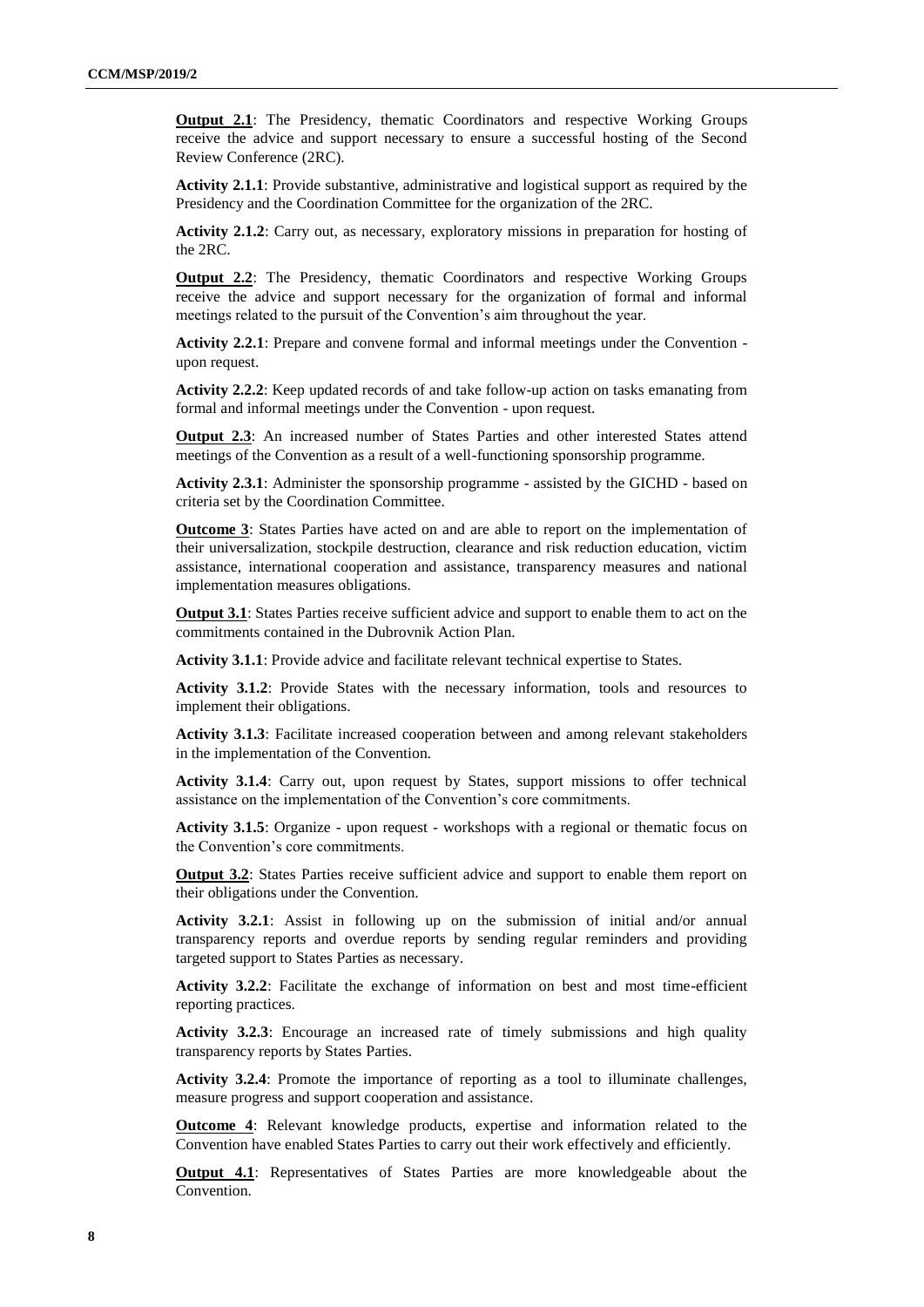**Activity 4.1.1**: Provide, upon request, in depth briefs on the Convention to new State Party representatives.

**Activity 4.1.2**: Facilitate communication to encourage strengthened partnerships between and among States Parties and other relevant stakeholders in order to accelerate the full implementation of the Convention.

**Activity 4.1.3**: Promote cooperation and assistance through enhanced sharing of information, best practices and challenges through technical, financial and expertise exchanges.

**Activity 4.1.4**: Develop and maintain a resource base of relevant technical expertise, practical and analytical tools and resources.

**Output 4.2**: Information on the Convention and its operations is more readily available to States Parties.

**Activity 4.2.1**: Produce and widely disseminate Convention related publications and other promotional materials as necessary.

**Activity 4.2.2**: Administer, maintain and continually update the official website of the Convention and provide substantive information about the Convention through different tools such as emails, social media, newsletters and the Convention's website.

**Activity 4.2.3**: Communicate, as appropriate, the decisions and priorities arising from the Convention's meetings.

**Outcome 5**: States Parties have developed stronger partnerships and that, to the largest extent possible, these are country specific Country Coalitions.

**Output 5.1**: States Parties receive the required support to develop stronger partnerships that are ideally country specific Country Coalitions.

**Activity 5.1.1**: Support meetings convened by affected States Parties and/or thematic Coordinators and furnish relevant background information, tools and resources as required;

**Activity 5.1.2**: Facilitate information sharing between and amongst States requiring assistance, donor States and other key actors to enhance existing or the creation of new partnerships to boost implementation of the Convention;

**Activity 5.1.3**: Carry out support missions upon the request by States Parties as relevant;

**Activity 5.1.4**: Facilitate the hosting of at least one Country Coalitions meeting in Geneva.

**Outcome 6:** All relevant States Parties have submitted timely and quality requests for extensions.

**Output 6.1**: States Parties that have indicated that they would require to submit extension requests pertaining to their implementation of Article 3 or 4 have received sufficient support and guidance in the preparation and timely submission of their request.

**Activity 6.1.1**: Provide advice and guidance to relevant States Parties as necessary to prepare and submit timely extension requests.

**Activity 6.1.2**: Carry out, upon request, missions to respond to requests of States Parties that are in the process of preparing an Article 3 or Article 4 extension request.

**Outcome 7**: Visibility and awareness of the Convention has become more universal.

**Output 7.1**: The universalization Coordinators and CCM States Parties have the anticipated support to act on the universalization commitments described in the Dubrovnik Action Plan.

**Activity 7.1.1**: Support meetings convened by the Coordinators and furnish background information, tools and resources as required.

**Activity 7.1.2**: Assist the Coordinators in their outreach efforts and follow up upon requests.

**Activity 7.1.3**: Carry out support missions upon request by States.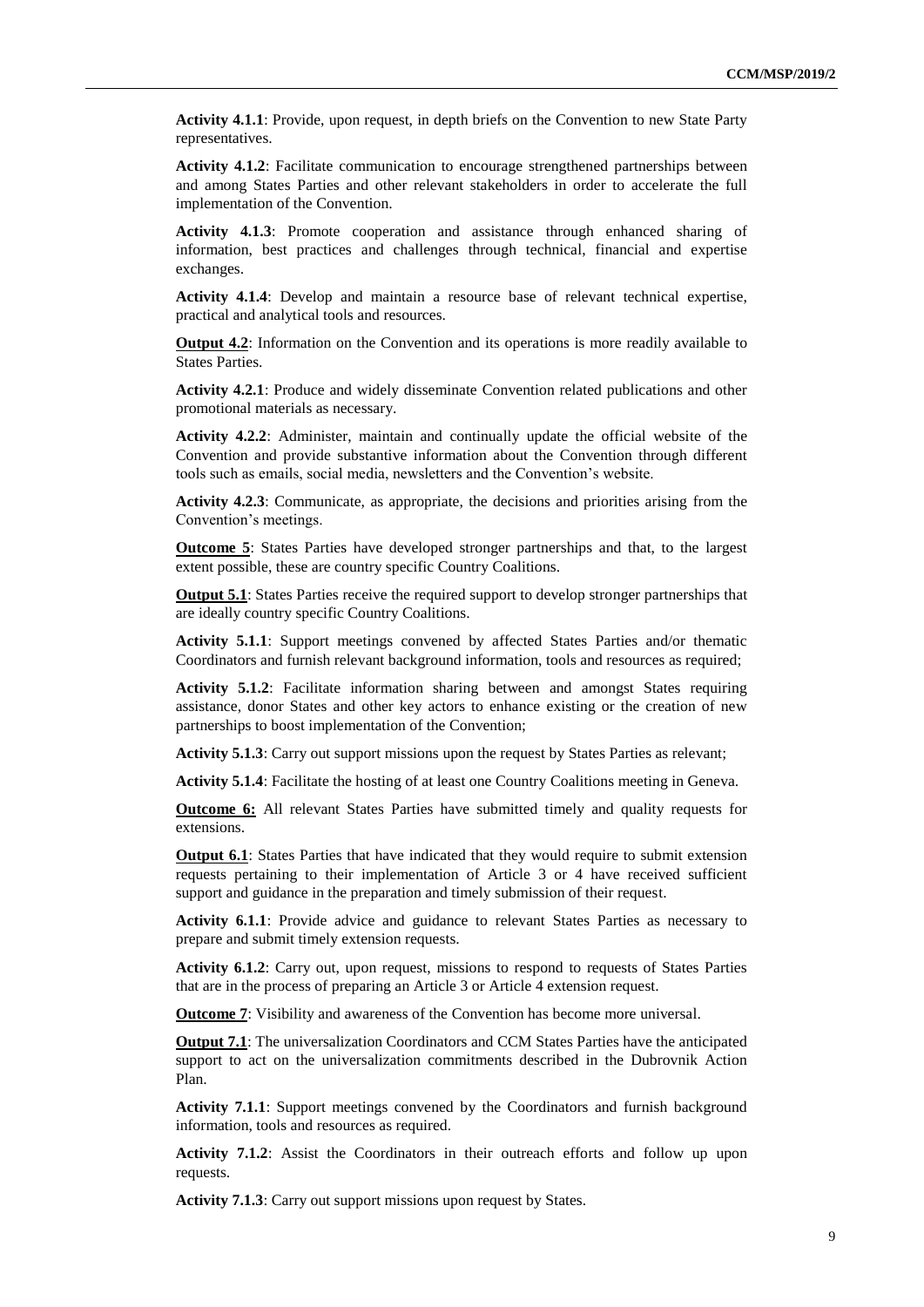**Activity 7.1.4**: Organize and convene, upon request, workshops or seminars on universalization with a regional or wider focus.

**Activity 7.1.5**: Provide existing tools and practical assistance to signatory States and/or States not Party requiring assistance prior to ratification/accession.

## **VI. Implementation Support Unit 2020 budget**

| Cost                                  | 2020                                                                          | <b>Notes</b>                                                                                                                                                             |
|---------------------------------------|-------------------------------------------------------------------------------|--------------------------------------------------------------------------------------------------------------------------------------------------------------------------|
| Salaries                              | 361,669                                                                       | The Director and Implementation Support<br>Specialist working 100% supported by an<br>Implementation Support Assistant working 50%.                                      |
| Social Charges                        | 66,626                                                                        | Estimated cost dependant on staff age, social status<br>and prevailing provider fee rates charged. Charges<br>include mandatory accident and travel insurance.           |
| Communication                         | 8,000                                                                         | Website maintenance, CCM promotional material,<br>publications, consultancies, etc.                                                                                      |
| Travel                                | 38,000                                                                        | Participation in Convention meetings plus staff<br>travel on missions to States as required. Anticipate<br>at least 10 support missions and CCM<br>representation trips. |
| Other implementation<br>support costs | 11,000                                                                        | Consultancies, room rentals, workshops, catering,<br>etc.                                                                                                                |
| <b>Total</b>                          | 485,295                                                                       |                                                                                                                                                                          |
| Administrative<br>expenses            | Geneva<br>International<br>Centre for<br>Humanitaria<br>n Demining<br>in-kind | Covers costs such as rent of office, internal control<br>system, administration of sponsorship programme,<br>HR management, etc.                                         |

## **VII. Assumptions**

15. That predictable and sustainable funding for the work of the ISU work plan is made available by States Parties in a timely manner.

16. That States Parties ensure that the funding level is commensurate to the agreed ISU Work Plan for the year.

17. That there will be close collaboration with all key partners and that all relevant actors (States Parties, UNODA, International Governmental and Non-governmental organizations and civil society) carry out their roles as expected given the small size of the ISU which requires that all its actions are efficient and cost-effective.

#### **Budget notes**

• Increased technical support activities are anticipated in 2020 as one Article 3 deadline and three Article 4 deadlines are due in 2021. Support will also continue to be provided to three States Parties that submitted and had their extension requests approved at the 9MSP.